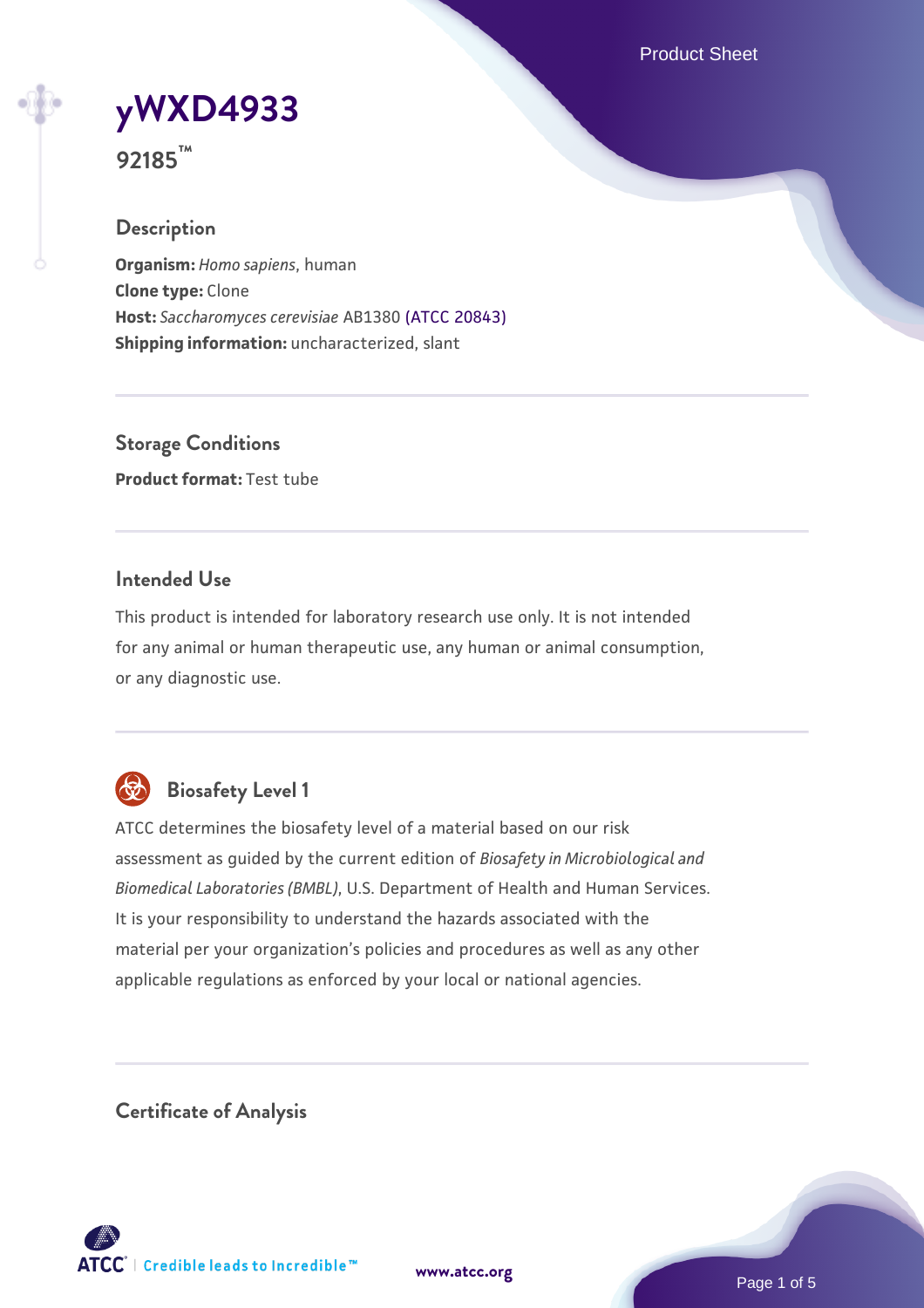## **[yWXD4933](https://www.atcc.org/products/92185)** Product Sheet **92185**

For batch-specific test results, refer to the applicable certificate of analysis that can be found at www.atcc.org.

## **Insert Information**

**Type of DNA:** genomic **Genome:** Homo sapiens **Chromosome:** X X pter-q27.3 **Gene name:** DNA Segment, single copy **Gene product:** DNA Segment, single copy [DXS3898] **Gene symbol:** DXS3898 **Contains complete coding sequence:** Unknown **Insert end:** EcoRI

## **Vector Information**

**Construct size (kb):** 240.0 **Intact vector size:** 11.454 **Vector name:** pYAC4 **Type of vector:** YAC **Host range:** *Saccharomyces cerevisiae*; *Escherichia coli* **Vector information:** other: telomere, 3548-4235 other: telomere, 6012-6699 Cross references: DNA Seq. Acc.: U01086 **Cloning sites:** EcoRI **Markers:** SUP4; HIS3; ampR; URA3; TRP1 **Replicon:** pMB1, 7186-7186; ARS1, 9632-10376

# **Growth Conditions**

**Medium:** 



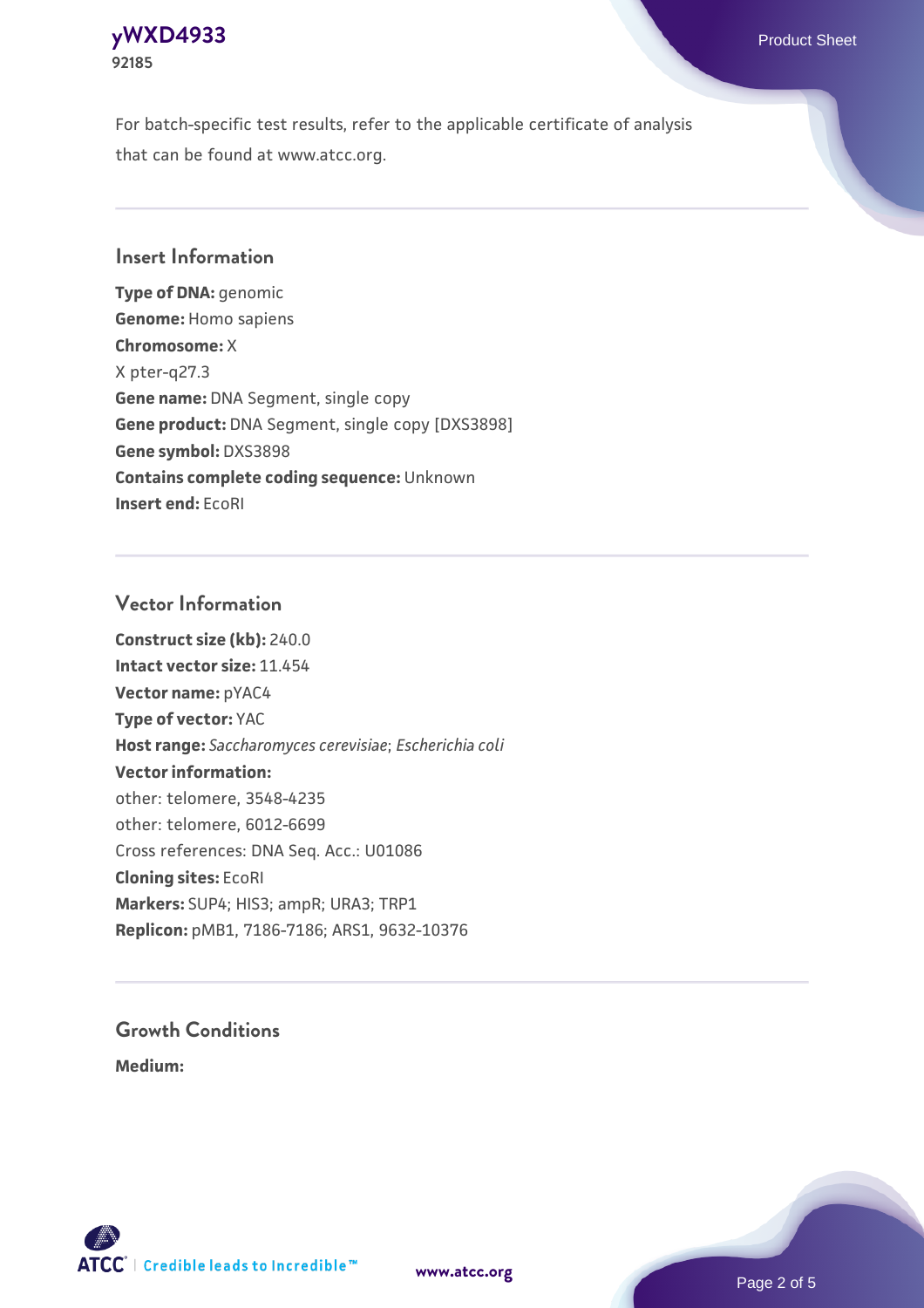#### **[yWXD4933](https://www.atcc.org/products/92185)** Product Sheet **92185**

[ATCC Medium 1245: YEPD](https://www.atcc.org/-/media/product-assets/documents/microbial-media-formulations/1/2/4/5/atcc-medium-1245.pdf?rev=705ca55d1b6f490a808a965d5c072196) **Temperature:** 30°C

#### **Notes**

More information may be available from ATCC (http://www.atcc.org or 703- 365-2620).

## **Material Citation**

If use of this material results in a scientific publication, please cite the material in the following manner: yWXD4933 (ATCC 92185)

## **References**

References and other information relating to this material are available at www.atcc.org.

## **Warranty**

The product is provided 'AS IS' and the viability of ATCC® products is warranted for 30 days from the date of shipment, provided that the customer has stored and handled the product according to the information included on the product information sheet, website, and Certificate of Analysis. For living cultures, ATCC lists the media formulation and reagents that have been found to be effective for the product. While other unspecified media and reagents may also produce satisfactory results, a change in the ATCC and/or depositor-recommended protocols may affect the recovery, growth, and/or function of the product. If an alternative medium formulation or reagent is used, the ATCC warranty for viability is no longer



**[www.atcc.org](http://www.atcc.org)**

Page 3 of 5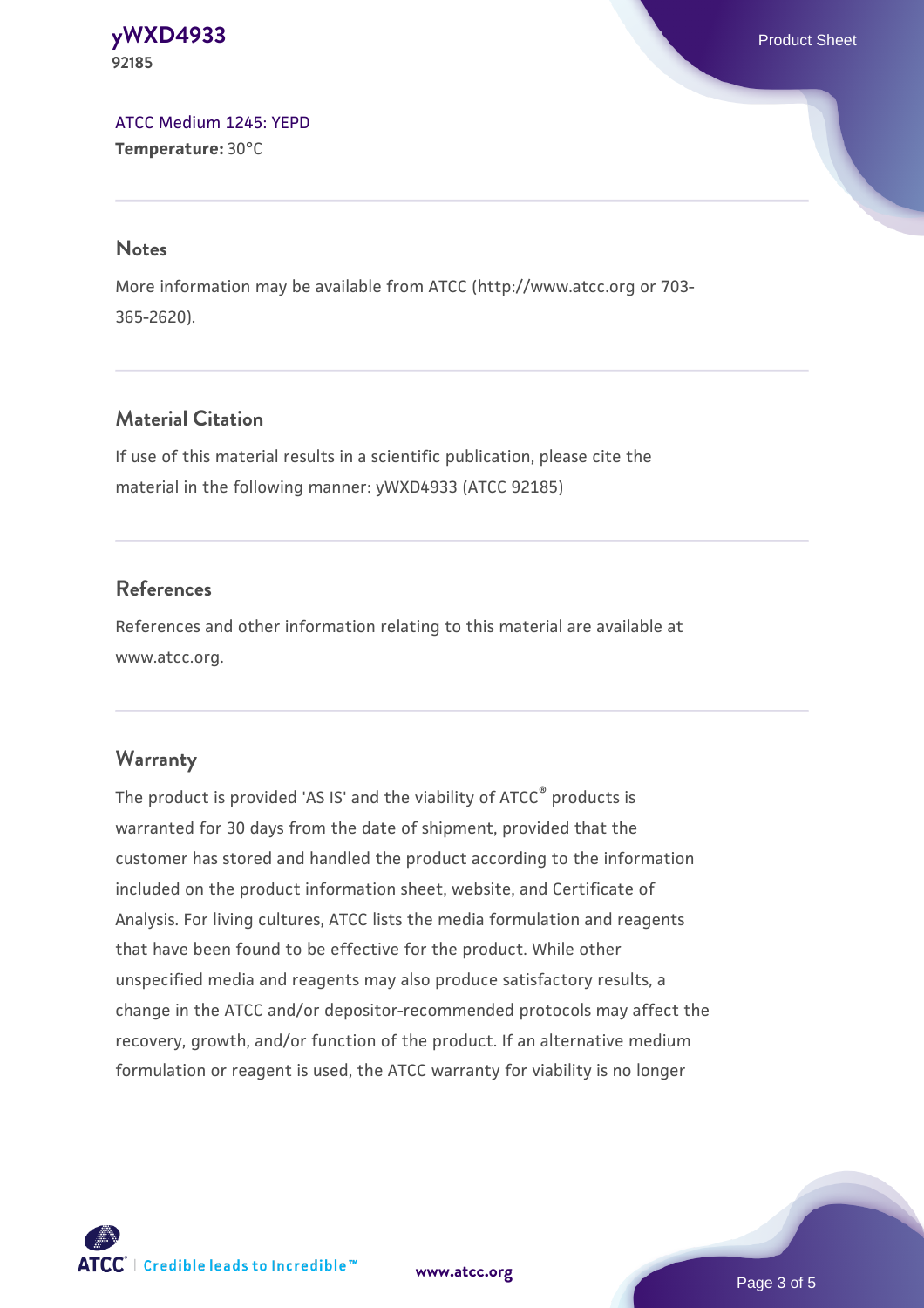**[yWXD4933](https://www.atcc.org/products/92185)** Product Sheet **92185**

valid. Except as expressly set forth herein, no other warranties of any kind are provided, express or implied, including, but not limited to, any implied warranties of merchantability, fitness for a particular purpose, manufacture according to cGMP standards, typicality, safety, accuracy, and/or noninfringement.

#### **Disclaimers**

This product is intended for laboratory research use only. It is not intended for any animal or human therapeutic use, any human or animal consumption, or any diagnostic use. Any proposed commercial use is prohibited without a license from ATCC.

While ATCC uses reasonable efforts to include accurate and up-to-date information on this product sheet, ATCC makes no warranties or representations as to its accuracy. Citations from scientific literature and patents are provided for informational purposes only. ATCC does not warrant that such information has been confirmed to be accurate or complete and the customer bears the sole responsibility of confirming the accuracy and completeness of any such information.

This product is sent on the condition that the customer is responsible for and assumes all risk and responsibility in connection with the receipt, handling, storage, disposal, and use of the ATCC product including without limitation taking all appropriate safety and handling precautions to minimize health or environmental risk. As a condition of receiving the material, the customer agrees that any activity undertaken with the ATCC product and any progeny or modifications will be conducted in compliance with all applicable laws, regulations, and guidelines. This product is provided 'AS IS' with no representations or warranties whatsoever except as expressly set forth herein and in no event shall ATCC, its parents, subsidiaries, directors, officers, agents, employees, assigns, successors, and affiliates be liable for indirect, special, incidental, or consequential damages of any kind in connection with or arising out of the customer's use of the product. While reasonable effort is made to ensure authenticity and reliability of materials on deposit, ATCC is not liable for damages arising from the misidentification or



**[www.atcc.org](http://www.atcc.org)**

Page 4 of 5